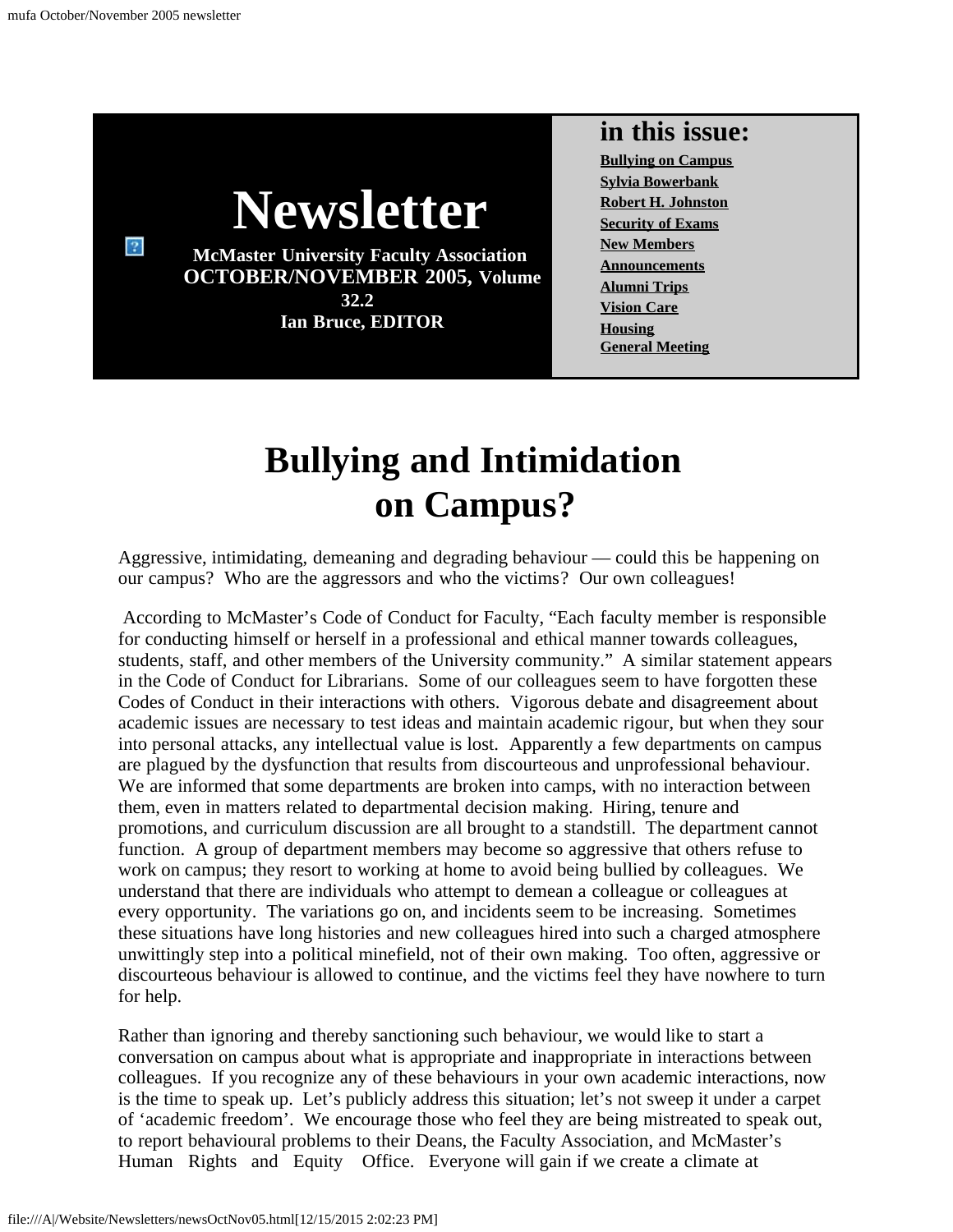McMaster in which all members can live, work, and research, secure in the knowledge that bullying and intimidation will not be tolerated. It is time to put the sanctions against such behaviour, as they are outlined in the Faculty and Librarian Codes of Conduct, into practice. We call on our faculty and librarian colleagues to ensure the elimination of any form of unprofessional behaviour that knowingly makes another feel intimidated, threatened, or demeaned.

> *MUFA Executive Meeting November 10, 2005*

<span id="page-1-0"></span>

Sylvia Bowerbank passed away on Friday, August 5, 2005 at her home in Lynden after a year-long struggle with cancer. A friend, a mentor, a colleague, she touched so many with her intelligence, humour and wisdom and she will be sorely missed.

Sylvia was born July 10, 1947 in Hamilton, Ontario and spent her early years at Baptiste Lake where she gained an appreciation of nature that influenced her throughout her life. Educated at Carleton, the University of Toronto and Simon Fraser University, Sylvia received her BA and her PhD in English from McMaster University.

Cross-appointed to the Department of English and Cultural Studies and to the Arts and Science Program, Dr. Bowerbank was one of the founders of the Women's Studies Program. She was also a Co-Chair of the President's Committee on Indigenous Issues. Sylvia sat on international editorial boards for journals and executive committees for international associations. She was also the vice-president and then the President of the Canadian Women's Studies Association. She was nominated for teaching awards six times and, besides winning teaching awards, she received the McMaster Student Environmental Recognition Award and a Special Recognition Award from the President's Committee on Indigenous Issues and Indigenous Studies Program. She supervised numerous undergraduate, MA and PhD students. One of her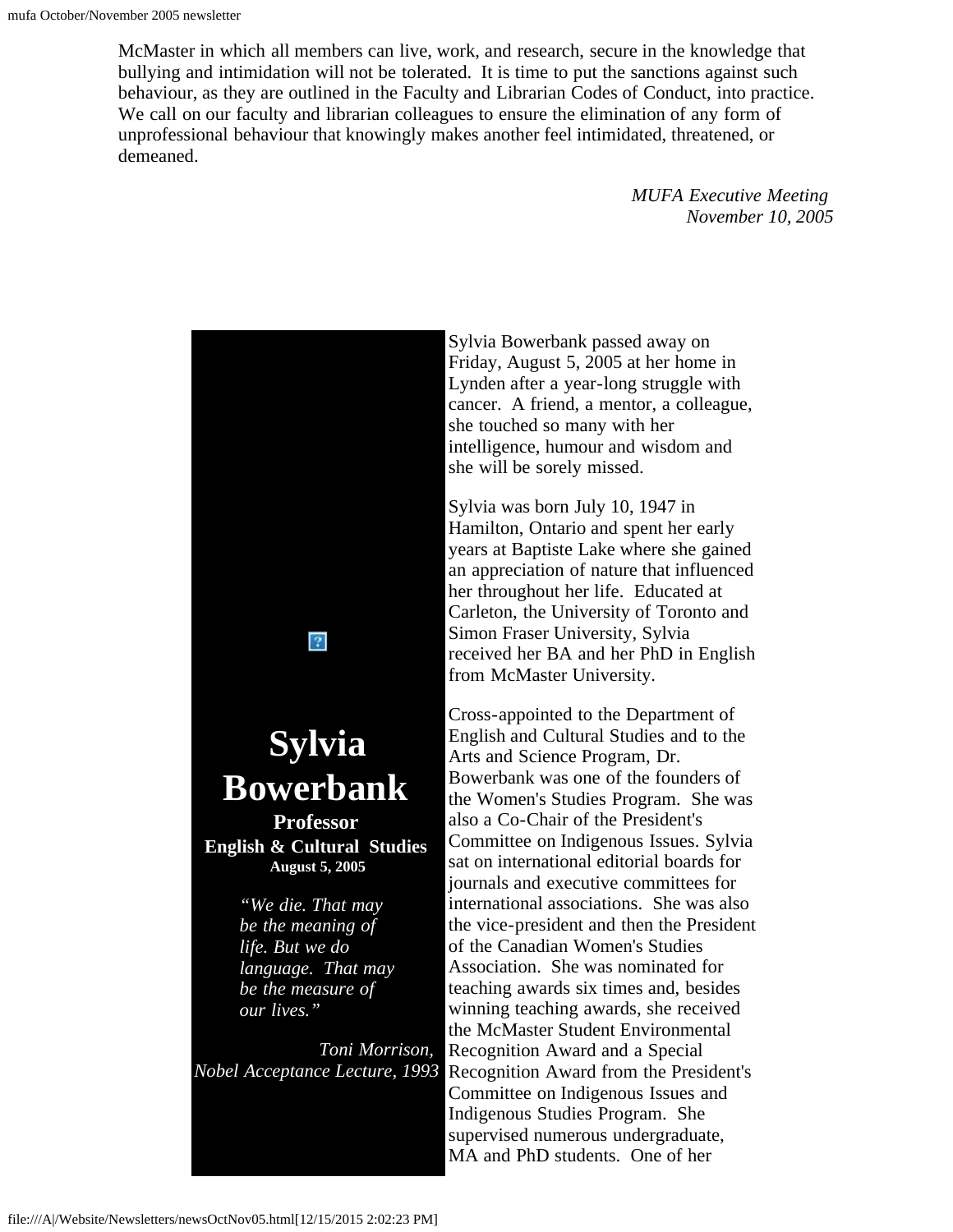doctoral students, Gary Kuchar, received the Canadian Association for Graduate Studies Distinguished Dissertation Award for the best dissertation in Canada.

Sylvia's scholarship has been foundational in a number of fields: early modern cultural studies, especially women's texts and history; ecocriticsm; literature and science studies; and indigenous knowledges and cultures. Her early essay on Margaret Cavendish ("Spider's Delight" English Literary Renaissance, 1984) has been reprinted many times, as has her essay "Telling Stories about Places" (Alternatives Journal, 1997). Her essay on Frankenstein (English Literary History, 1979) changed the way we looked at the "creature" (not "monster") in that novel. Her "Towards the Greening of Literary Studies" (Canadian Review of Comparative Literature, 1995) introduced scholars to a new ecocritical way of reading literature. Her profound book on seventeenth- and eighteenthcentury women's writing and ecologies appeared with John Hopkins Press in 2004. It too will change the way we read the Early Modern period — its women writers, and its writing about science, about nature, and about place.

In Combining Two Cultures, the book published lately about the Arts & Science Programme, Sylvia writes: "From the first day, I say to the students that I will not emphasize finding faults in their writing, but I will strive to get to know them and to help them to develop as individual writers and young intellectuals.… [T]hey are to take the risk to do research on topics that matter to them, to write courageously about their ideas, and to be accountable for what they choose to write." This legacy lives on. Karen Bakker, a Rhodes Scholar and now a professor herself, calls Sylvia "one of the most intelligent and perceptive teachers I've ever had." Another student, Sachi Gibson, reminds us of the generations of students whom Sylvia "has taught to be active and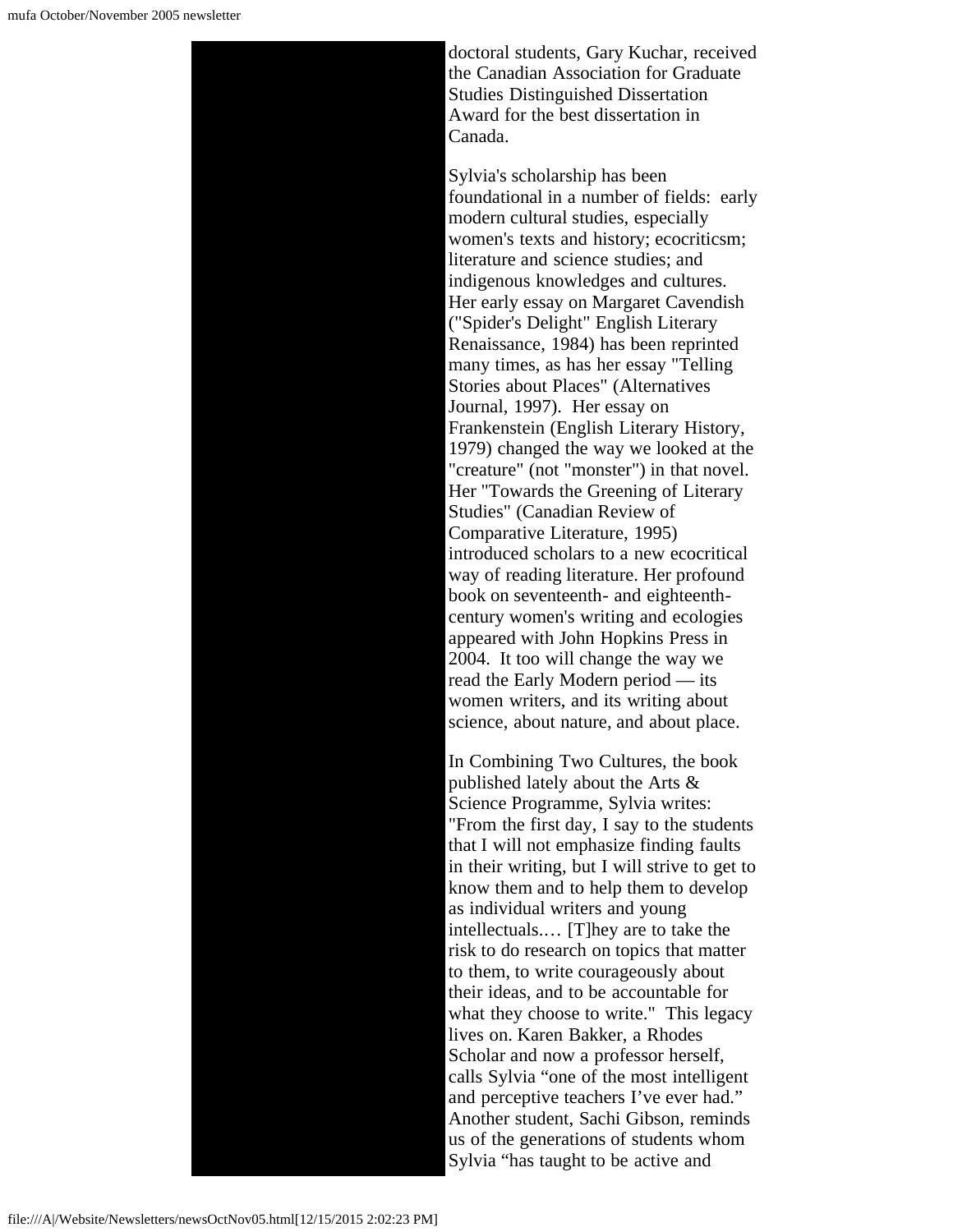<span id="page-3-0"></span>

attentive readers, listeners, writers, and citizens." Sylvia Bowerbank's teaching, her scholarship and her friendship will inspire us all for many years.

*Mary O'Connor Professor, English & Cultural Studies*

*Robert Johnston was a member of the University community for thirty years. Born in Toronto in 1937, Bob graduated with a BA from the University of Toronto in 1959. He continued his work at Yale University, where he graduated with a PhD in 1966. Appointed an Assistant Professor at McMaster University in 1969, Bob retired in 1999, after serving as Chair of the Department, and as Acting Dean of the Faculty of Humanities. Bob Johnston's New Mecca, New Babylon, published in 1988, on Russian emigres in France received the McMaster University Humanities prize in 1989. He also served as President of the Faculty [University] Club. He was an admired teacher, exemplary citizen, vivacious and entertaining companion, whose wit will be treasured by all who know him. His gallant struggle during the final illness was a lasting gift to his many friends.*

*The following remembrance was delivered at a memorial service on October 27, 2005*

I was invited to say a few words about Bob's contributions to the History Department. But I took it upon myself to ignore this assignment, having discovered that I don't remember enough of the facts and lack the time to look them up. Anyway, I would likely have ended up with a bland tribute to my good friend and colleague who was many things in his time, but never bland. So here goes, very briefly, with something entirely different.

Bob was a special person because he was such fun to be around. He enjoyed

 $\left|2\right\rangle$ 

# **Robert H. Johnston**

**Professor Emeritus History October 19, 2005**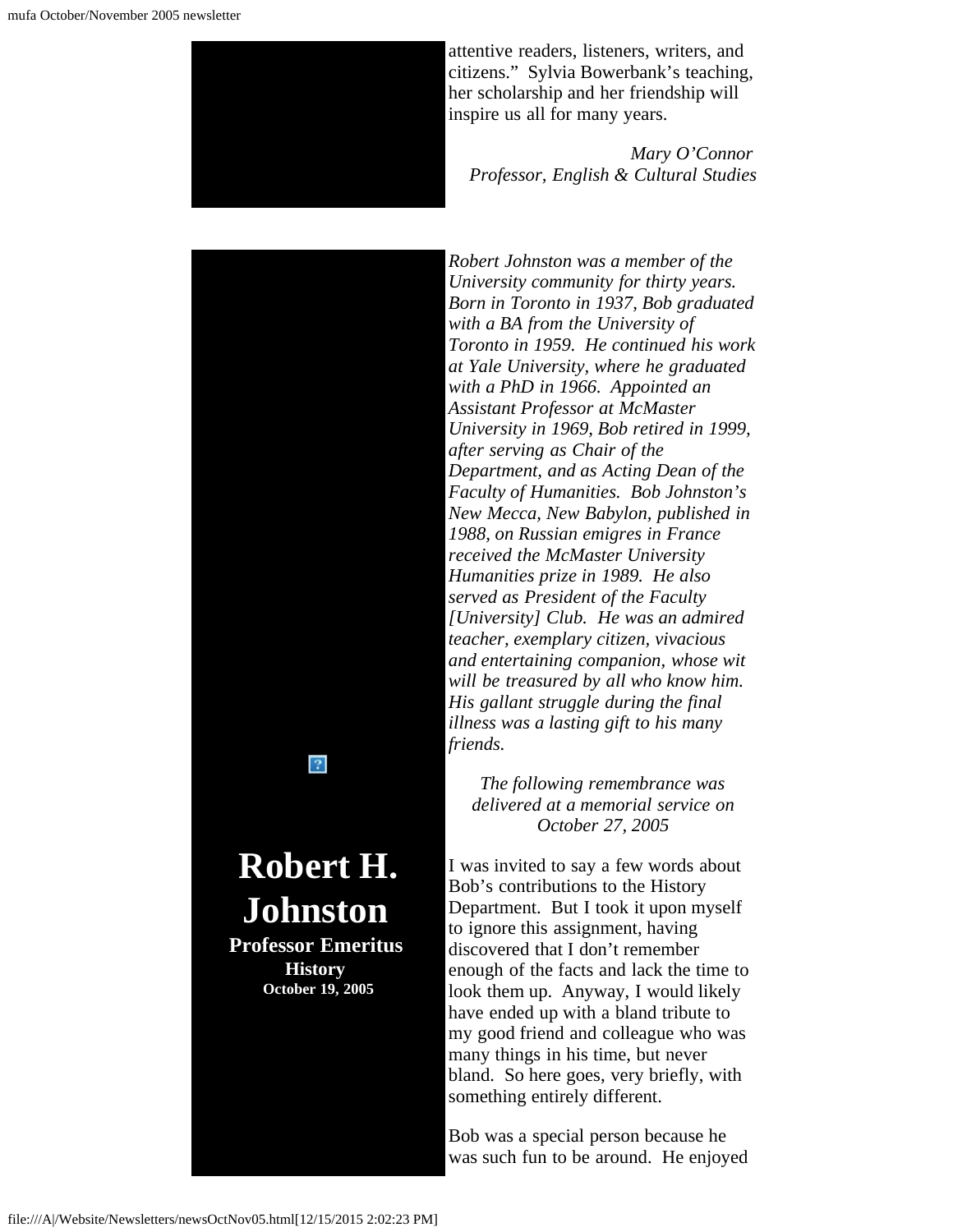

telling stories, many against himself, often involving narrow escapes from the consequences of some moderately embarrassing behaviour. In one instance he was busy pouring a bottle of a colleague's undrinkable homemade wine down the sink in the men's washroom on the sixth floor, when who should put in an appearance but the winemaker himself. "Oh," said Bob, quick as ever on the draw, "I left it too long in the sun and it has turned vinegary."

Bob was not a data man, but rather a masterly exponent of the written and spoken word. A true humanist. He had one of those jackdaw minds that pick up languages effortlessly but have trouble with simple arithmetic. A slightly idiosyncratic offshoot of this was the importance he attached to correct grammar and syntax and accurate translation. When we visited him in his apartment in Paris during his first sabbatical, I asked him what the previous tenant — a Japanese gentleman — had been like. He replied that the man had an imperfect command of the French subjunctive and left it at that. Of course the happy hunting ground for any collector of linguistic atrocities was eastern Europe before the collapse of the Soviet Union. Many examples were to be found in menus or in notices on the back of hotel room doors. Bob carefully filed away the best of them, including the instruction by a stewardess on Air Bulgaria: "Eat grappa. Plovdiv says go away."

As a fellow-traveller, so to speak, he was a fund of endless recondite information. We could scarcely pass a signpost without learning that this was the village where Joan of Arc was born or the church where the heart of James I and VI (or was it James II?) was buried. But this kind of guidebook omniscience was combined with professorial absentmindedness. Take the case of the overnight train from Paris to Lisbon. As they pulled into the terminus Bob commented to a fellow passenger, "Ah! Lisboa." "No, no señor — Madrid!" He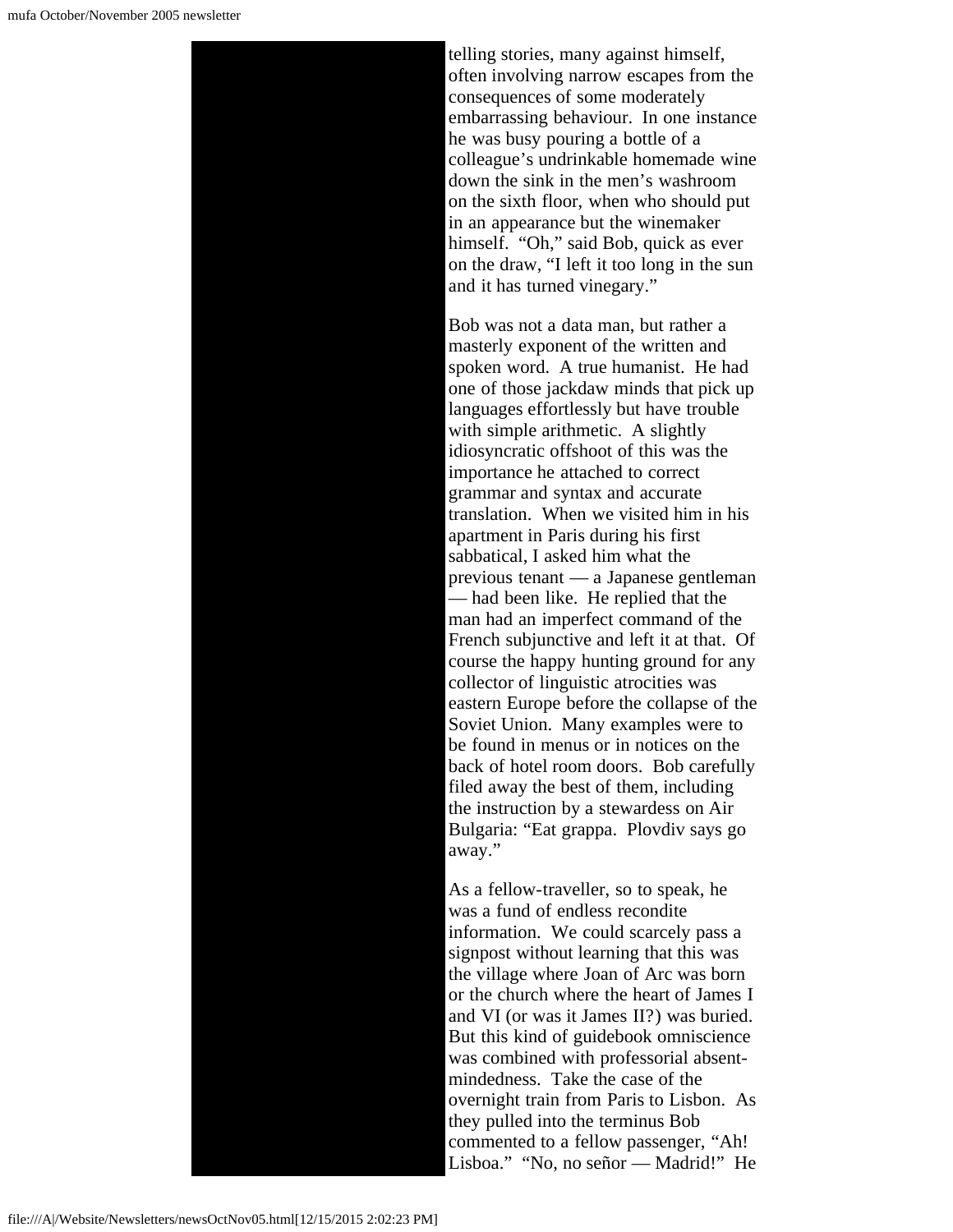

had boarded the wrong section of the train. Bob liked this story, partly I think because it gave him the chance at a fullblooded Spanish pronunciation of Madrid. Upon his return from another trip to Europe, his occasional impulse to indulge in mimicry backfired. When asked by the Immigration officer at Pearson where he lived, he replied: ""amilton". This so infuriated the man, a French Canadian, that Bob landed on the first bounce in the room where they do strip searches.

Bob went to school in England, an experience he seldom mentioned except to deplore the food and the weather. But surely those grim years of postwar austerity and adolescence must have had some lasting impact. I think myself that his schooldays gave him his fondness for wicked satire, incisive writing and public schoolboy tomfoolery. Those were the very qualities that characterized the British magazine, Private Eye, in its heyday in the 1970s. There was nothing remotely Canadian about the Private Eye mentality, yet Bob devoured every issue, especially the letters purporting to have been sent by Denis Thatcher to his old friend Bill at the Daily Telegraph. His enthusiasm was reflected in, of all places, our departmental minutes, which he had unexpectedly volunteered to take. Members, apparently, did not adopt proposals — instead "a low ululation was taken by the chairman to signify consent". A female dog, Charlotte, was reported present at one meeting, though not identified in quite those words. And so on. All very sophomoric, no doubt, or, in today's jargon, inappropriate. I had a queasy feeling that the Dean might not be amused but I was prepared to argue that the minutes simply reflected the department's well-known reputation for tolerance and congeniality. Better that than being at each other's throats, as was reported to be the case in other departments not unadjacent to our own.

Finally, I hope you will forgive the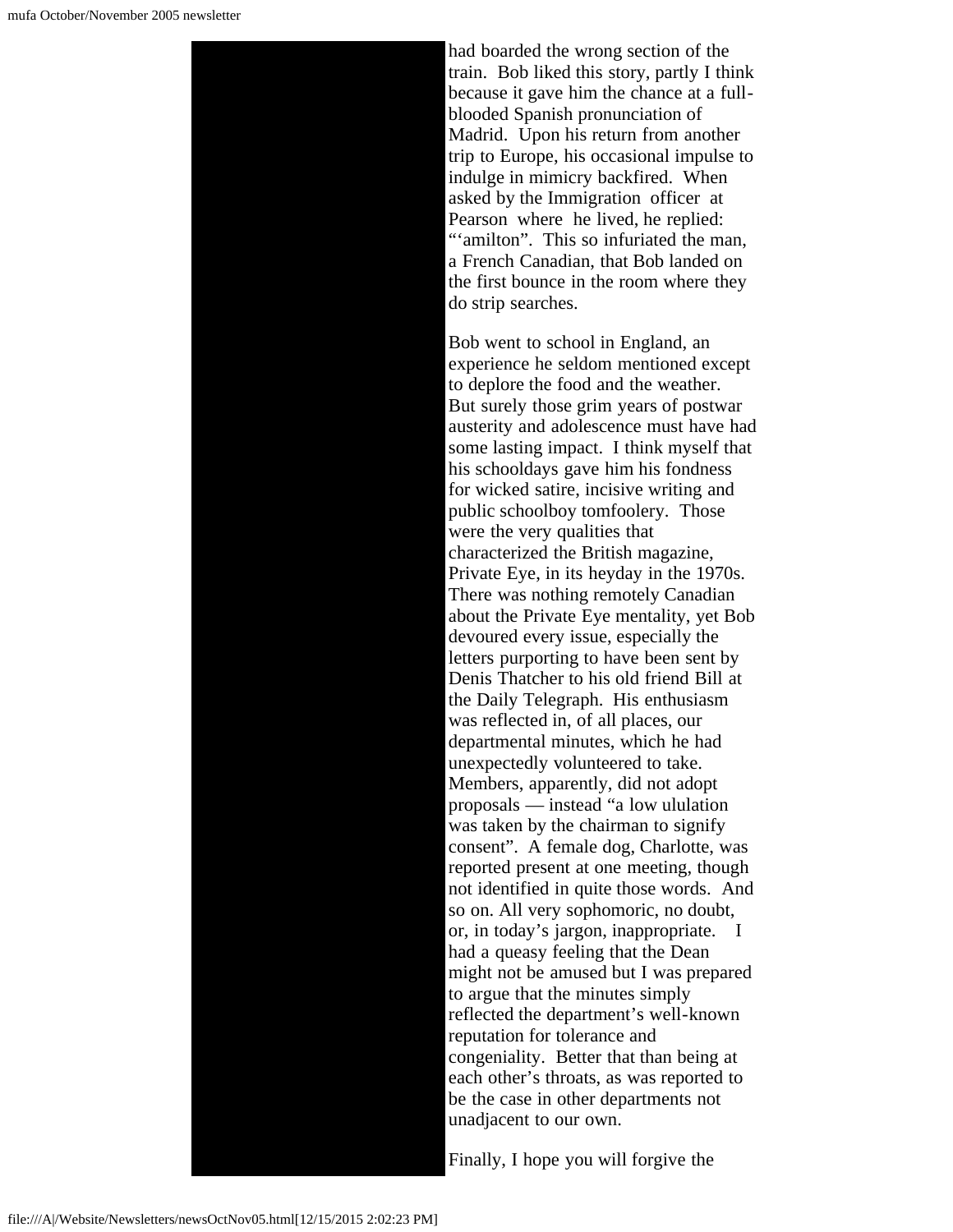

random nature of my remarks. Everyone in this room already knows that Bob was a man of cosmopolitan tastes, a dedicated teacher and scholar, and a great companion. He was also very generous, though sometimes hesitant to spend money on himself. He found a home in 'amilton and I never heard him hanker for Toronto or anywhere else. I like to think that Hamilton repaid him when the time came with excellent medical care. He had kind words even for the Hamilton Street Railway. I will always remember his last visit to us only a few weeks ago when he sat in a comfortable chair after dinner and sang along to our recording of The Magic Flute — in impeccable German, naturally.

*Dr. John P. Campbell*

*Dr. Johnston served on six MUFA Executives between 1984 and 1997.]*

## **Security of Exams**

<span id="page-6-0"></span>**As December approaches, the campus experiences an increase in break and enters into departmental offices. The main motivation for this crime appears to be the acquisition of exams. Here are some suggestions to help prevent these types of crimes:**

**• Remove all exams or drafts of exams from your office daily.**

**• Save a copy of the exam on a disk which is safely secured.**

**• Password your computer and then password or encrypt all exams or grade files.**

**• Double check that your office door is secure before leaving your office.**

**• Report lost or missing keys or access cards immediately to Security (Ext.**

 **24281).**

**• Know the whereabouts of your keys and access cards at all time, and do not**

 **loan them out.**

**• Report any suspicious persons or activity**

**immediately to Security (Ext.**

 **24281). Please note their description.**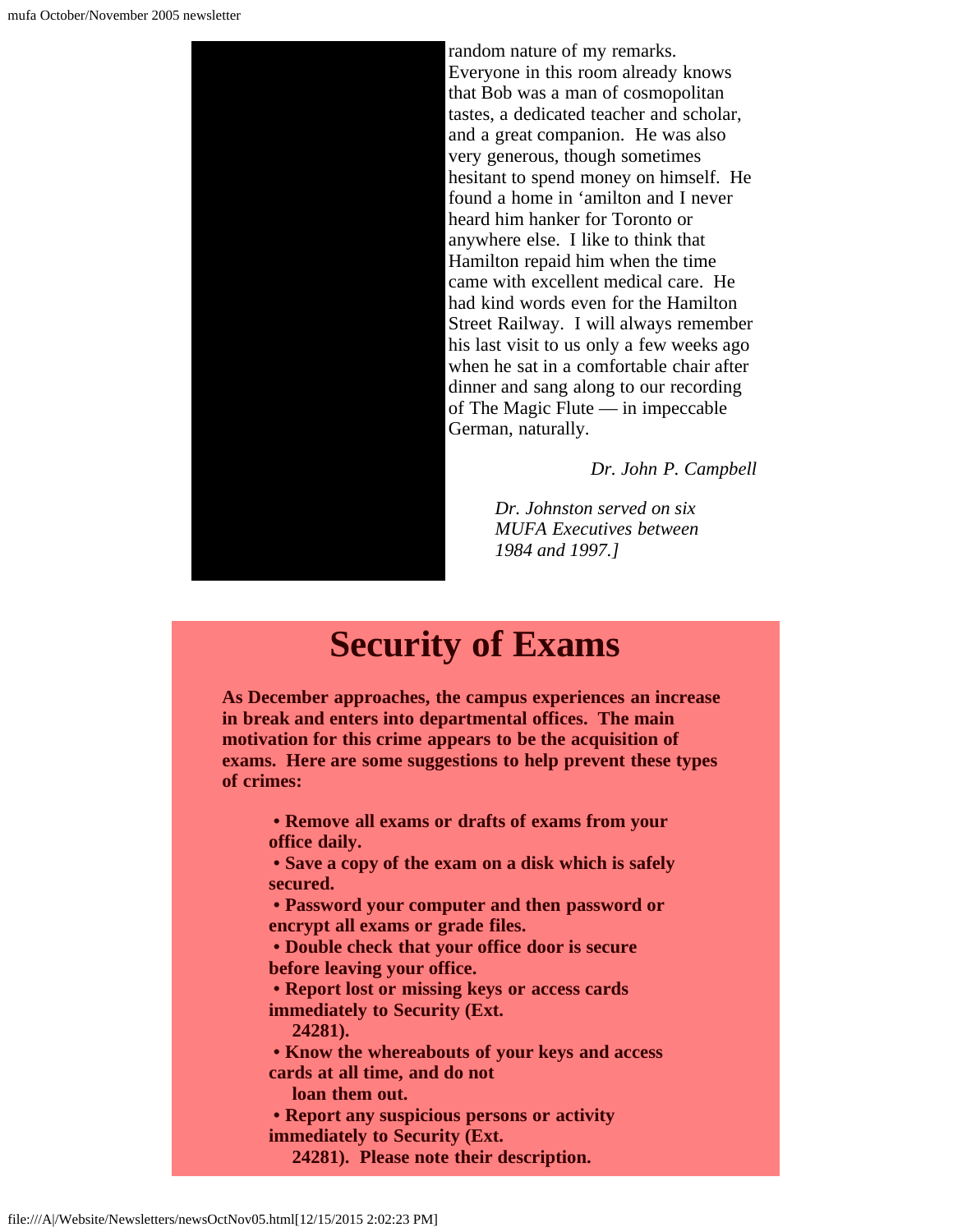**• If people appear to be loitering around your office door, watch that they are**

 **not tampering with your lock or door.**

**• Inspect your lock nightly looking for signs of tampering.**

**Security can be contacted in the following ways:**

**905-525-9140, ext. 24281 905-522-4135 "88" from any University telephone "Security button" on all campus pay phones all campus elevator phones red poled emergency phones**

**Nursing**

#### $|2\rangle$

## **New Members**

<span id="page-7-0"></span>Patricia Caldwell David Lozinski Prashant Mhaskar Anneke Olthof Ghani Razaqpur Renee Sgroi Hatem Zurob

**Mathematics & Statistics Chemical Engineering Psychology, Neuroscience & Behavior Civil Engineering Communication Studies Material Science & Engineering**

#### $|2|$

### <span id="page-7-1"></span>**MUFA Council Appointments**

**Many thanks to Antoine Deza (Computing & Software), Martin Dooley (Economics), Michelle George (Classics), Neil McLaughlin (Sociology), and Anders Runesson (Religious Studies) for agreeing to represent their departments on the MUFA Council.**

## **33rd Annual OCUFA Teaching Awards/Academic Librarianship Award for 2005**

#### **Program**

**Each year OCUFA recognizes outstanding teachers and an academic librarian in Ontario universities through its Teaching and Academic Librarianship Awards.**

#### **Nominations**

**Nominations are invited from individuals, informal groups of faculty or students, or both, and such organizations as local faculty associations, faculty**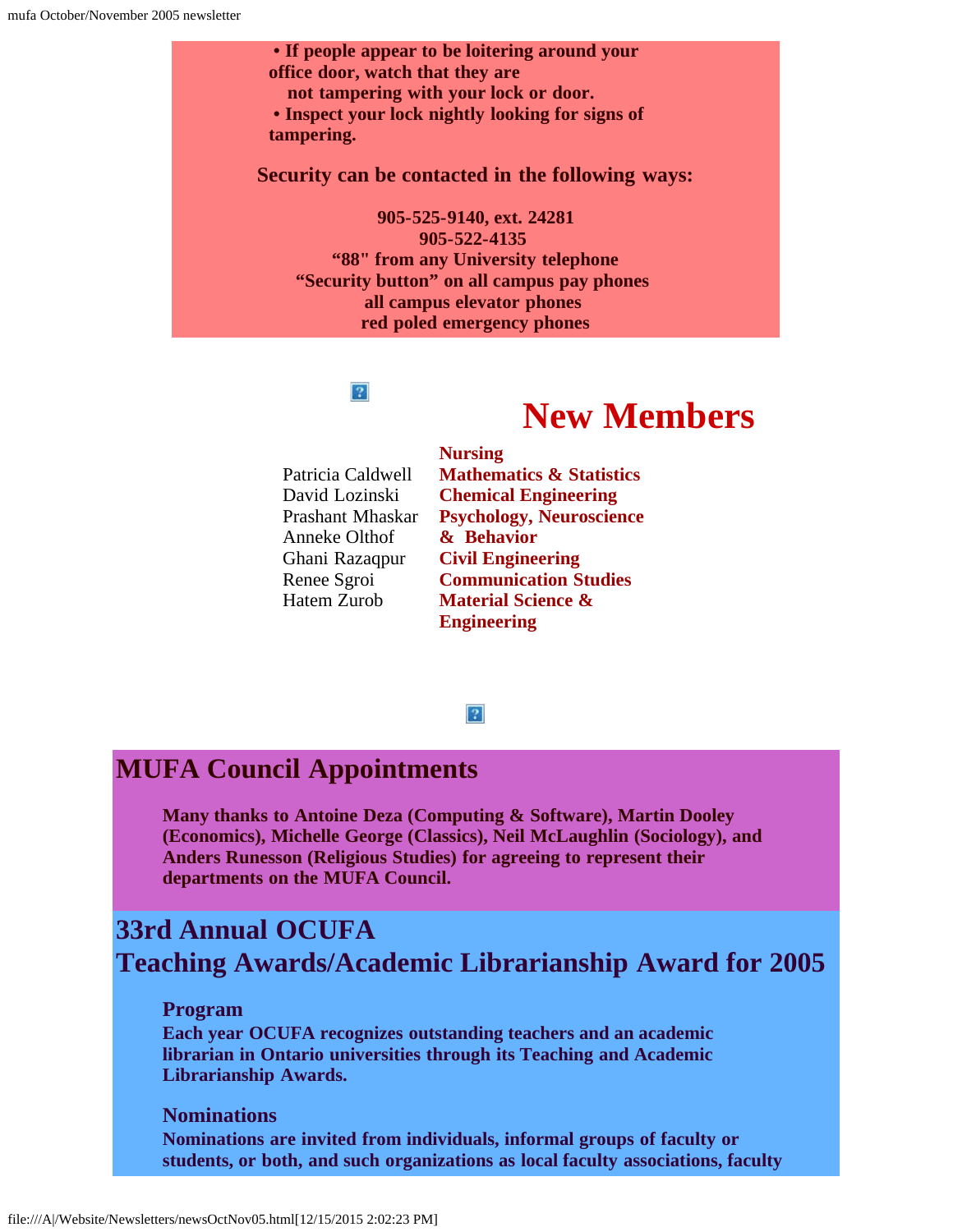**or college councils, university committees concerned with teaching and learning, librarians, local student councils, departments, alumni, etc.**

**Guidelines to assist in organizing a nomination should be consulted by prospective nominators and are available from your Faculty Association Office, the Provincial Office of OCUFA, or the OCUFA web site: www.ocufa.on.ca/awards**

**Procedure Deadline for receipt of nominations: February 24, 2006.**

**The original and six copies of the submission should be sent to:**

 **OCUFA Teaching & Academic Librarianship Awards Committee 83 Yonge Street, Suite 300 Toronto, Ontario M5C 1S8**

#### $\vert$  2

### <span id="page-8-0"></span>**McMaster Faculty lead Alumni trips in 2006l**

**Join McMaster faculty as they lead unique travel opportunities crafted for McMaster alumni and friends.**

#### **Many Faces of China**

**Dr. Luke Chan, Associate Vice-President International Affairs will lead a group, as guest host through an itinerary that he personally crafted to highlight some of the best of China, from its modern cities to its ancient villages, learning along the way about its fabled past and its emerging future. This exclusive itinerary will take you to Beijing, Dunhuang, Tong Li, Shanghai, Kunming, Lijiang and Hong Kong where you will explore beyond the 'must see' highlights to more intimate locales and hidden gems, all the while staying in superb accommodations. Most meals and all excursions included. To view the detailed itinerary, and for a look at the first class accommodations you'll be enjoying, visit www.toureastholidays.com/group — Many Faces of China**

> **May 14 - 29, 2006 Tour East Holidays Canada From \$3980 + air**

**To request a brochure or for more information, please contact:**

**Anne-Marie Middel '90 Alumni Officer, Services & Benefits middel@mcmaster.ca 905.525.9140, ext. 27255**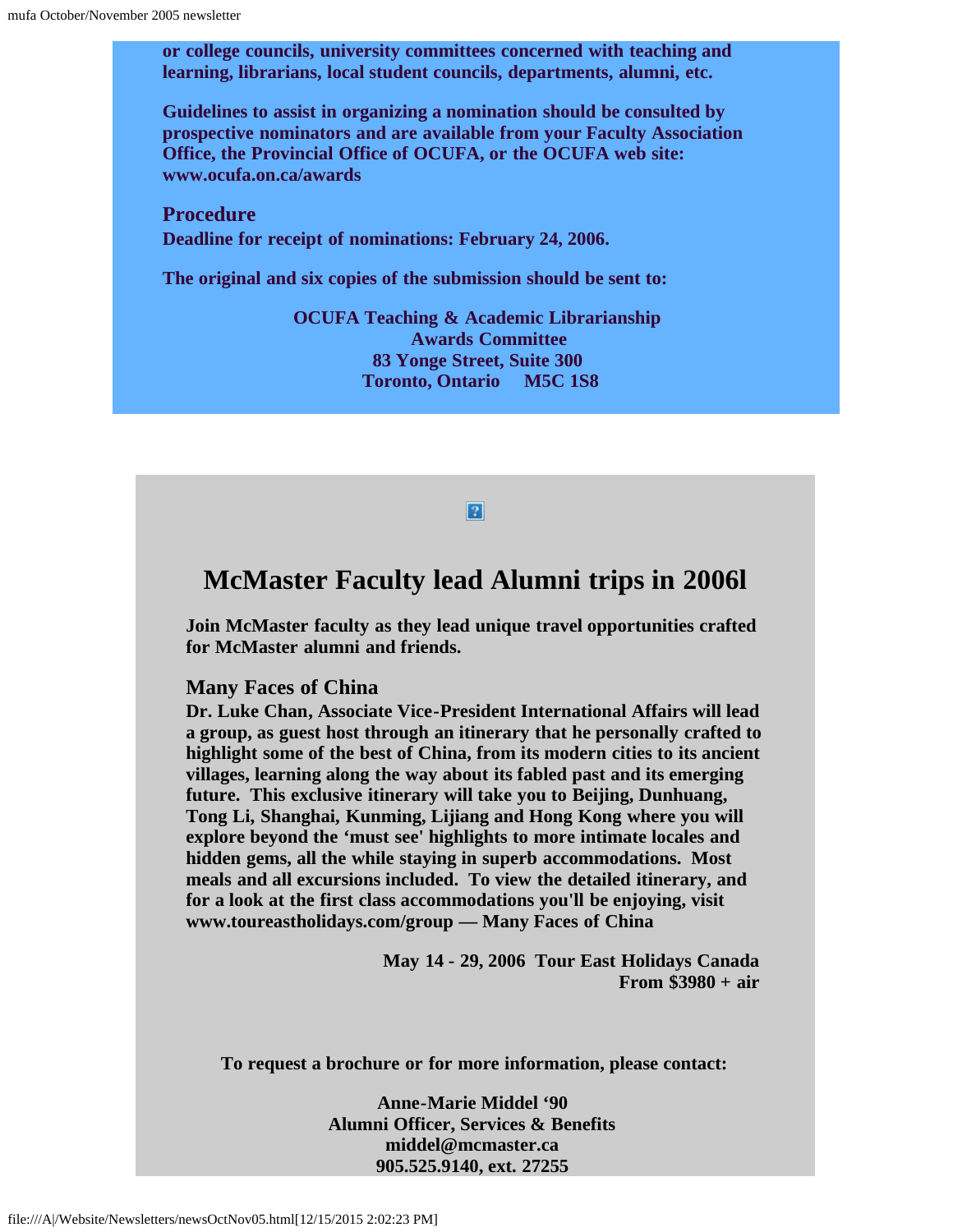<span id="page-9-0"></span>

## $\vert$  ? **Housing**

### <span id="page-9-1"></span>**House for sale**

<span id="page-9-2"></span>Custom bungalow on ½ acre, private lot in Grand Vista Gardens, Greensville. Gas fireplace in living room, large deck, new roof (2004), 2 bathrooms, 2+ bedrooms, double attached garage. Large partially finished rooms in basement. 1 owner. Further information/appointment to view — call Carol @ 905-628-5732 and leave message.

## **MUFA GENERAL MEETING**

**Thursday, January 5, 2006 at 2:30 pm Council Chambers (Gilmour Hall 111) The salary brief will be discussed and approved at this meeting**